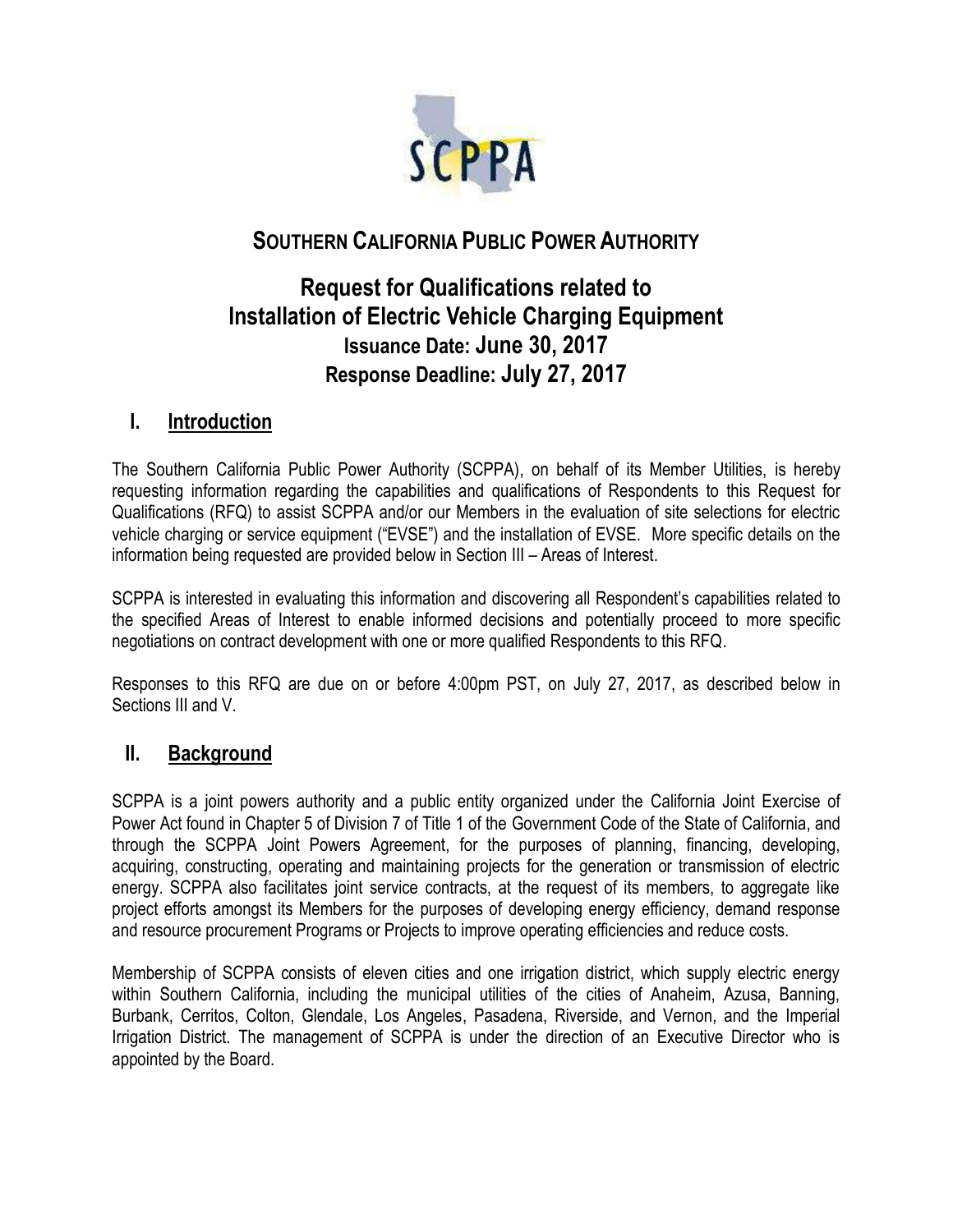# **III. Areas of Interest**

SCPPA Members have expressed interest in gathering information from qualified individuals or firms who possess the necessary qualifications, certifications, licenses, and insurance or bonding capabilities to install and potentially service or maintain electric vehicle charging equipment for Members and/or their respective customers.

The specific, detailed information that SCPPA is requesting from Respondents to this RFQ includes, but is not limited to:

- 1. **Qualifications** (of all employees performing installation services)
	- Licenses
- Degrees
- Certifications • Training
- 2. **Experience**
	- Work experience in EVSE installation
	- Work with electric utilities
	- Work with publicly-owned utilities
- 3. **Labor Rates**
	- Standard hourly, fully-loaded, rates (not prevailing wage) for all job classifications potentially used for related installation and administrative services. Potential examples are listed below.
		- o Owner/Principal
		- o Senior Engineer
		- o Engineer
		- o Junior Engineer
		- o Mechanic
		- o Draftsman
- 
- o Electrician
- o Technician
- o Groundsmen
- o Administrative Assistant

• Experience with prevailing wages and associated record-keeping requirements

- o Clerk
- o Secretary

# **IV. Timeline / Schedule\***

| <b>SCPPA RFQ on EVSE Installation Services Selection Process</b> |                                                                                                                |
|------------------------------------------------------------------|----------------------------------------------------------------------------------------------------------------|
| <b>Schedule of Requirements</b>                                  | <b>Target Date(s)</b>                                                                                          |
| <b>Issue RFQ</b>                                                 | June 30, 2017                                                                                                  |
| Questions for clarification Due                                  | July 14, 2017                                                                                                  |
| Responses Due                                                    | July 27, 2017                                                                                                  |
| Review of Responses                                              | August 2017                                                                                                    |
| Interviews (if necessary)                                        | August - September, if needed                                                                                  |
| Selection of Respondent(s)                                       | As soon as is practicable and until sufficient number of<br>contractors are available for SCPPA & Member needs |

\*Timeline/Schedule is subject to change.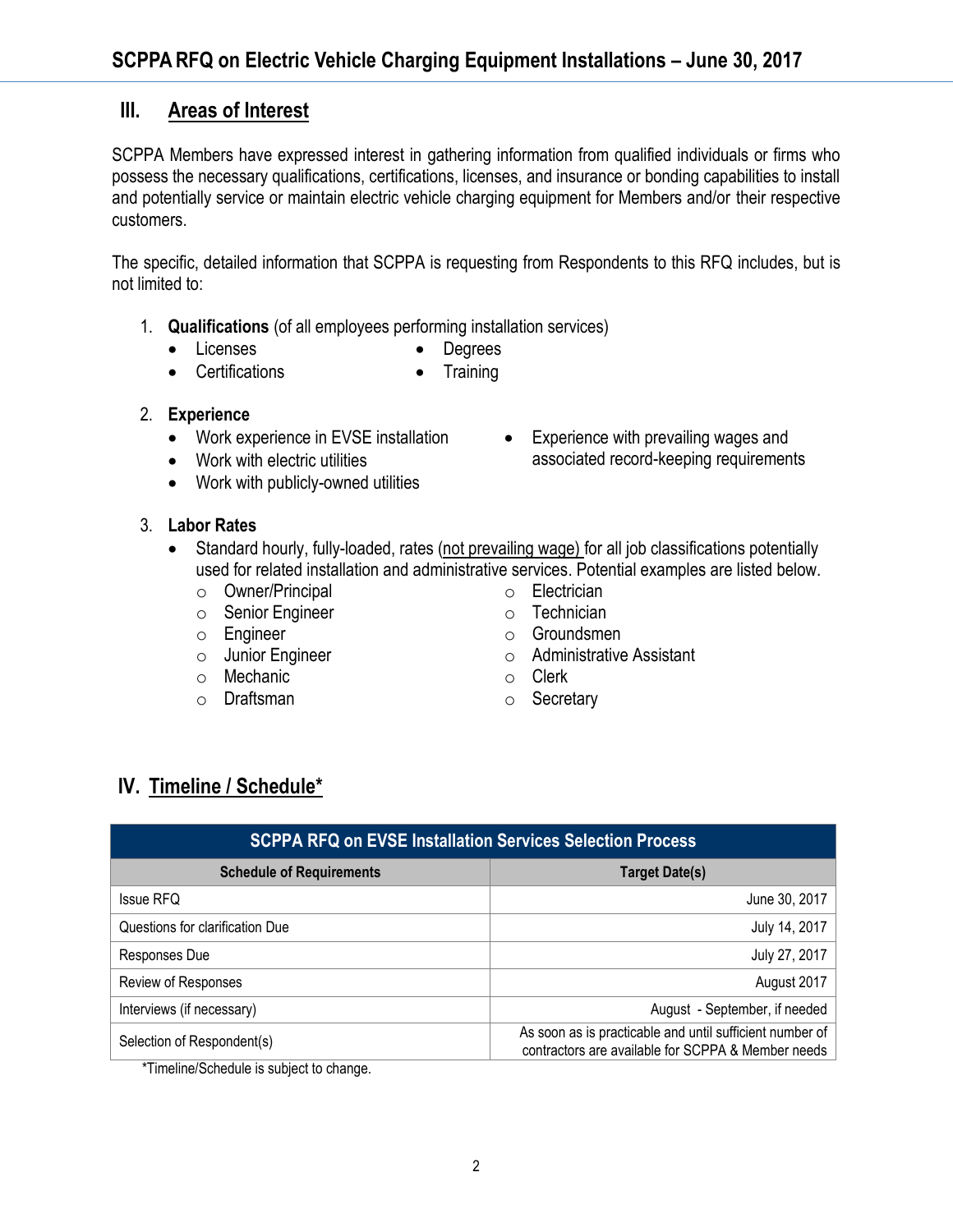The deadline to submit questions on this RFQ will be 4:00PM (PDT) on **July 14, 2017**. All questions should be submitted electronically via e-mail to: [bcope@scppa.org,](file://///app-server/data/RFPs_RFQs_RFIs/Public%20Benefits%20Committee/Paperless%20Rebate%20Automation/RFP/bcope@scppa.org) referencing **EVSE Installation RFQ Questions** in the subject line. Answers to all questions will be provided to inquisitor via e-mail within 5 business days from the date received. Answers to questions that SCPPA, at its sole determination and discretion, deems to be substantive or that would place the inquisitor at a distinct and unfair advantage to other potential Respondents will be posted on SCPPA's website at: [http://www.scppa.org/pages/misc/RFQs.html](http://www.scppa.org/pages/misc/RFPs.html) within 3 business days from the date delivered to inquisitor, but no later than **July 20, 2017**. It is the responsibility of potential Respondents to review this website for any and all postings.

# **V. Information Submission Required Elements**

#### **1. Transmittal Letter Content:**

- **a)** A brief statement of the Respondent's understanding of the services being requested and considered, as well as any physical or legal limitations or constraints that may exist in allowing the Respondent to provide such service and/or products.
- **b)** Legal name of Individual or Firm (Respondent) with physical street address, telephone and FAX numbers with the name(s), respective position(s)/title(s) and e-mail address(es) of all individuals authorized to represent the Respondent.

#### **2. Information Statement to describe your firm's:**

- **a)** experience in performing or providing the services and products within the Areas of Interest as referenced above and as may be applicable to this RFQ;
- **b)** organizational structure, management information, and other service or product related Information, including number of years firm or individual has been in the related business;
- **c)** list or table of key employees including a description of their Information, experience and duties related to the services and/or products referenced within this RFQ;
- **d)** a list of office locations where work will be performed, if different than the physical address referenced above;
- **e)** reliance on or use of subcontractors to perform services referenced within this RFQ; and
- **f)** describe whether the Respondent has, within the last five years, rendered any service to SCPPA or to any of SCPPA's Members, either as a contractor or subcontractor, either under the name presented in the Transmittal letter or any other name or organization. If so, please provide details (status as prime or subcontractor, brief description of the contract, contract start and end dates, the contract administrator name, and total actual contract expenditures).
- **g)** If the Respondent has not rendered any service within the last five years to SCPPA or to any of SCPPA's Members, then please provide as many as five (5) references of similar or related work performed within the past 3 years with the requested details described above including the counterparty for which services were provided.
- **h)** Respondent shall indicate any and all pending litigation that could affect the viability of Respondent's submittal, continuance of existing contracts, operation or financial stability.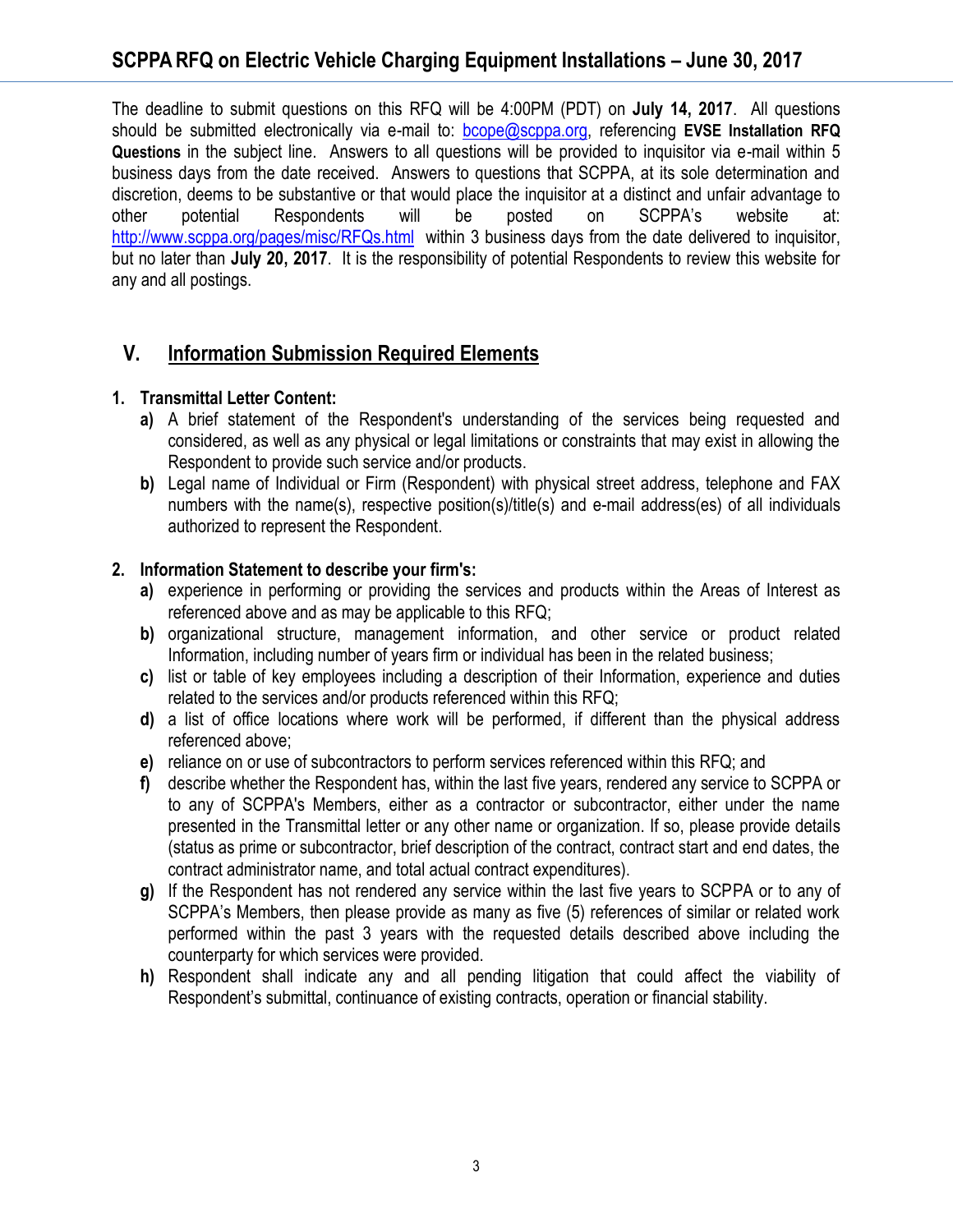## **VI. Information Submission Delivery Requirements**

One (1) electronic copy of your submittal should be delivered no later than 4:00 pm PST on July 27, 2017 e-mailed to: [bcope@scppa.org](mailto:bcope@scppa.org) with Subject/Title as: **[Respondent Name] EVSE Installation RFQ Submittal**. One (1) hard copy of your submittal can or may also be delivered to the address below no later than the time and date referenced above, but hard-copy submittal is not required.

> Southern California Public Power Authority **EVSE Installation RFQ** Attention: Bryan Cope 1160 Nicole Court Glendora, California 91740

No contact should be made with the Board of Directors, any committee or working group representatives, or SCPPA Participating Members concerning this RFQ.

All information received by SCPPA in response to this RFQ is subject to the California Public Records Act and may be subject to the California Brown Act and all submissions may be subject to review in the event of an audit.

# **VII. Submittal Terms and Conditions**

- **1.** SCPPA reserves the right to cancel this RFQ at any time, reject any and all submittals and to waive irregularities.
- **2.** SCPPA shall determine at its sole discretion the value of any and/or all submittals.
- **3.** Submittals may be sub-divided or combined with other submittals, at SCPPA's sole discretion.
- **4.** SCPPA shall perform an initial screening and evaluation to identify and eliminate any submittals that are not responsive to the request for qualifications, do not meet the minimum requirements set forth in the request for qualifications or are otherwise deemed, at SCPPA's sole discretion, unable to provide dependable and reliable services.
- **5.** SCPPA reserves the right to submit supplementary follow-up questions or inquiries to request clarification of information submitted and to request additional information from any one or more of the Respondents.
- **6.** SCPPA reserves the right, without qualification and in its sole discretion, to accept or reject any or all submittals for any reason without explanation to the Respondent, or to subsequently make an award to one or more Respondent(s), who, in the opinion of SCPPA, will provide valued service and/or products to SCPPA and its Members.
- **7.** SCPPA may decline to enter into any potential engagement agreement or contract with any Respondent, terminate negotiations with any Respondent, or to abandon the RFQ process in its entirety.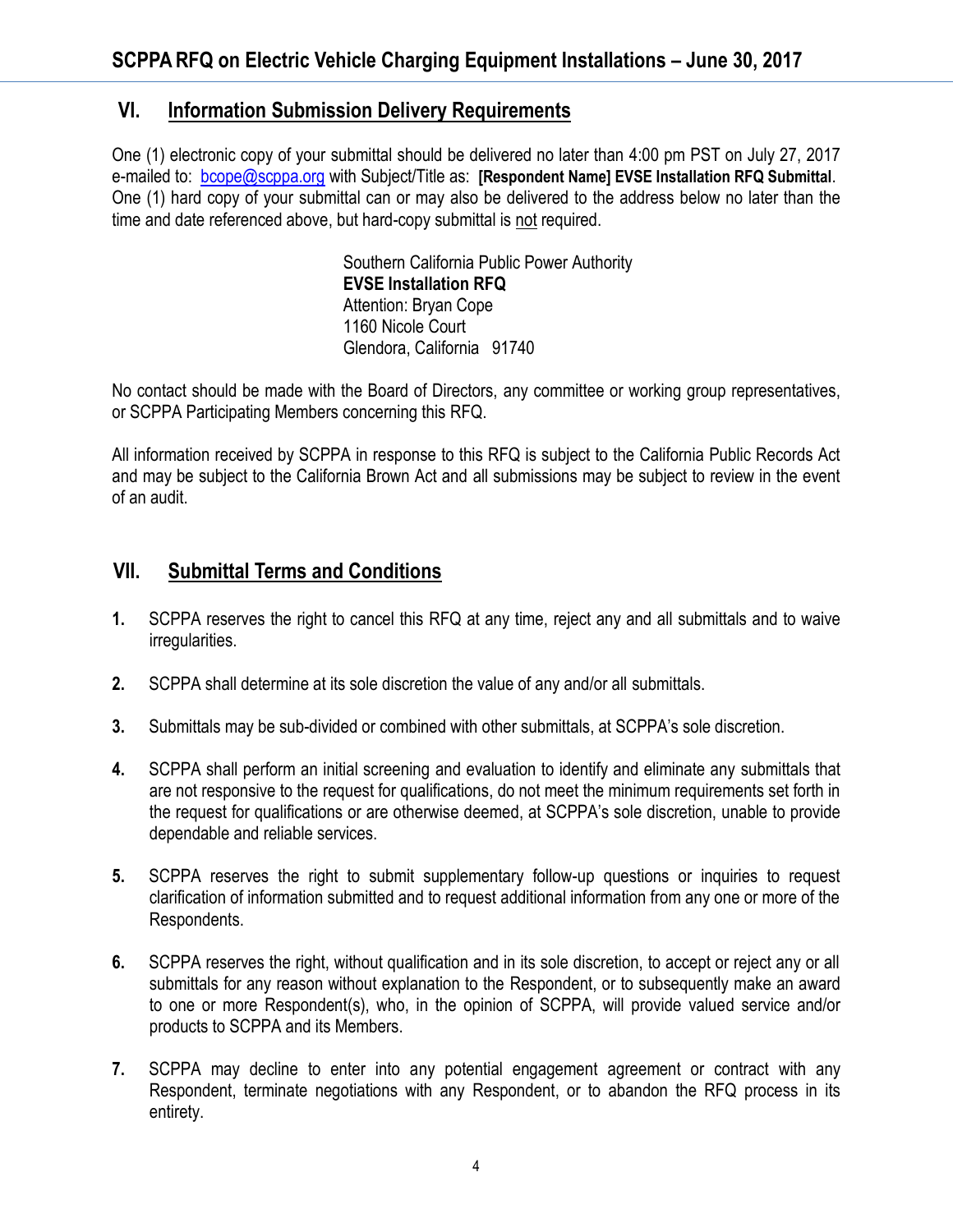- **8.** Those Respondents who provide Qualification submittals agree to do so without legal recourse against SCPPA, its Members, their directors, officers, employees and agents for rejection of their submittal(s) or for failure to execute or act on their submittal for any reason.
- **9.** SCPPA shall not be liable to any Respondent or party in law or equity for any reason whatsoever for any acts or omissions arising out of or in connection with this request for submittals.
- **10.** SCPPA shall not be liable for any costs incurred by any Respondents in preparing any information for submission in connection with this RFQ process or any and all costs resulting from responding to this RFQ. Any and all such costs whatsoever shall remain the sole responsibility of the Respondent.
- **11.** SCPPA may require certain performance assurances from Respondents prior to entering into negotiations for a proposed project. Such assurances may potentially include a requirement that Respondents provide some form of performance security.
- **12.** Either SCPPA collectively or Members individually may respond to, or enter into negotiations for services related to a submittal. SCPPA is not responsible or liable for individual Members interactions with the Respondent which are not entirely conducted through SCPPA or at SCPPA's option or election to engage the Respondent as defined within the Terms and Conditions herein.
- **13.** Submission of a submittal constitutes acknowledgement that the Respondent has read and agrees to be bound by the terms and specifications of this RFQ and any addenda subsequently issued prior to the due date for a submittal.
- **14.** Information in this RFQ is accurate to the best of SCPPA's knowledge but is not guaranteed to be correct. Respondents are expected to complete all of their due diligence activities prior to entering into any final contract negotiations with SCPPA.
- **15.** SCPPA reserves the right to reject any submittal for any reason without cause. SCPPA reserves the right to enter into relationships with more than one Respondent, can choose not to proceed with any Respondent with respect to one or more categories of services, and can choose to suspend this RFQ or to issue a new RFQ that would supersede and replace this RFQ.

### **Additional Considerations for Submittal**

- **1. Response Preparations:** Submittals should be prepared simply and economically, without the inclusion of unnecessary promotional materials. Information should be submitted on recycled paper that has a minimum of thirty percent (30%) post-consumer recycled content and duplex copied (doublesided sheets) where possible and applicable. The entire submittal should not exceed 50 pages (25 double-sided sheets).
- **2. Insurance, Licensing, or other Certification:** If selected subsequently to provide service(s) and/or product(s) related to the Areas of Interest in this RFQ, the Respondent and each of its known subcontractors will be required to maintain sufficient insurance, licenses, or other required certifications for the type of work being performed. SCPPA or its Members may require specific insurance coverage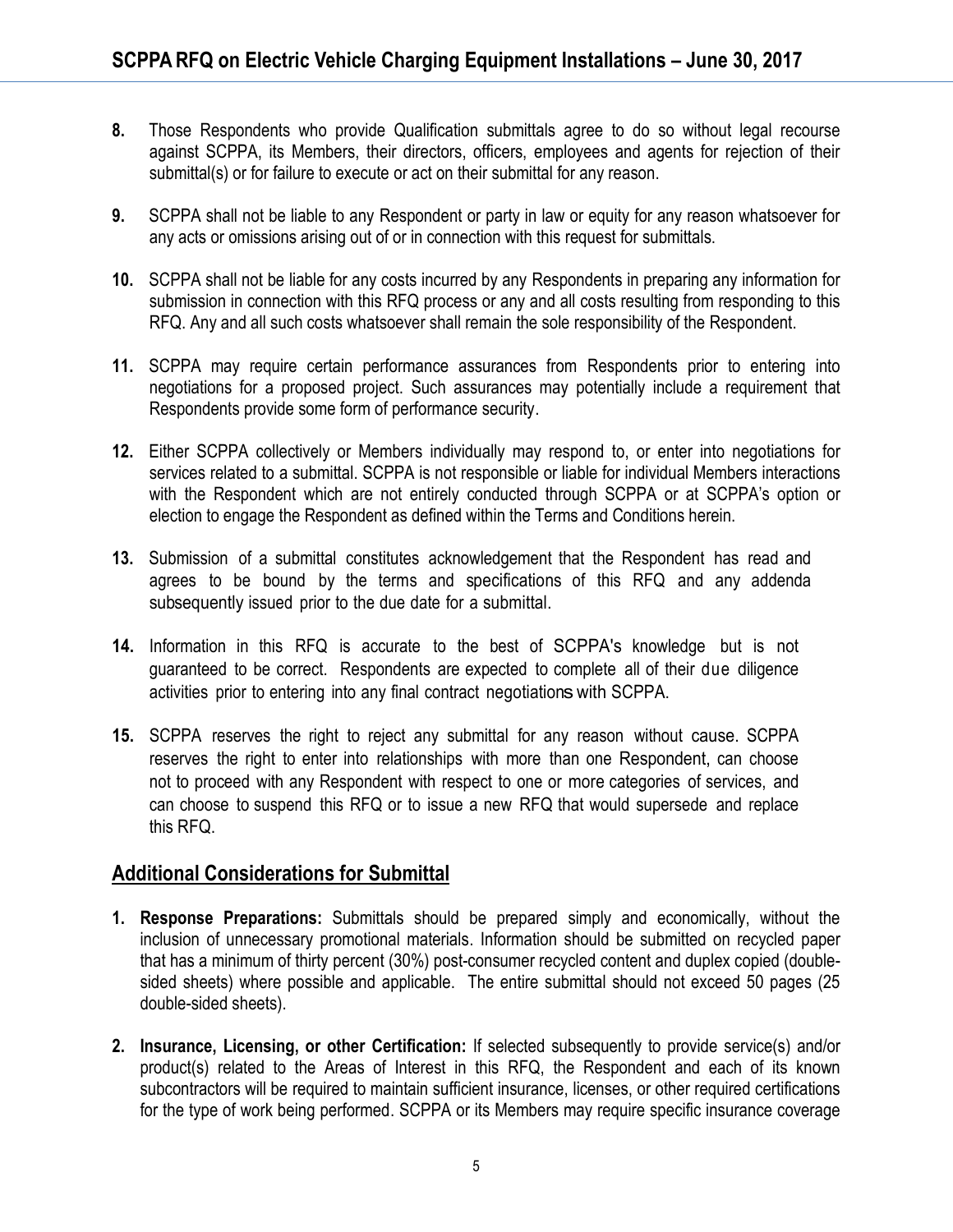to be established and maintained during the course of work and as a condition of award or continuation of contract.

- **3. Non-Discrimination/Equal Employment Practices/Affirmative Action Plan:** If selected subsequently to provide service(s) and/or product(s) related to the Areas of Interest in this RFQ, the Respondent and each of its known subcontractors may be required to complete and file an acceptable Affirmative Action Plan. The Affirmative Action Plan may be set forth in the form required as a business practice by the Department of Water and Power of the City of Los Angeles, SCPPA's largest Member.
- **4. Living Wage Ordinance:** If selected subsequently to provide service(s) and/or product(s) related to the Areas of Interest in this RFQ, the Respondent may be required to comply with the applicable provisions of the City of Los Angles Living Wage Ordinance and the City of Los Angeles Service Contract Workers Retention Ordinance. The Living Wage Ordinance provisions are found in Section 10.36 of the Los Angeles City Administrative Code; and the Service Contract Workers Retention Ordinance are found in Section 10.37 of the Los Angeles Administrative Code.
- **5. Prevailing Wage Rates:** If selected, the Respondent will be required to conform to prevailing wage rates applicable to the location(s) where any work is being performed. Workers shall be paid not less than prevailing wages pursuant to determinations of the Director of Industrial Relations as applicable in accordance with the California Labor Code. To access the most current information on effective determination rates, Respondent shall contact:

Department of Industrial Relations Division of Labor Statistics and Research PO Box 420603, San Francisco, CA 94142-0603 Division Office Telephone: (415) 703-4780 Prevailing Wage Unit Telephone: (415) 703-4774 Web[: http://www.dir.ca.gov/dlsr/DPreWageDetermination.htm](http://www.dir.ca.gov/dlsr/DPreWageDetermination.htm)

- **6. Child Support Policy:** If selected subsequently to provide service(s) and/or product(s) related to the Areas of Interest in this RFQ, the Respondent may be required to comply with the City of Los Angeles Ordinance No. 172401, which requires all contractors and subcontractors performing work to comply with all reporting requirements and wage earning assignments and wage earning assignments relative to court ordered child support.
- **7. Supplier Diversity:** Respondents shall take reasonable steps to ensure that all available business enterprises, including Small Business Enterprises (SBEs), Disadvantaged Business Enterprises (DBEs), Women-Owned Business Enterprises (WBEs), Minority-Owned Business Enterprises (MBEs), Disabled Veteran Business Enterprises (DVBEs), and other Business Enterprises (OBEs), have an equal opportunity to compete for and participate in the work being requested by this RFQ. Efforts to obtain participation of these business enterprises may reasonably be expected to produce a twenty-five percent (25%) participation goal for SBEs. For the purpose of this RFQ, SCPPA's Supplier Diversity program is modeled after that of the Los Angeles Department of Water and Power. Further information concerning the Supplier Diversity Program may be obtained from the Supply Chain Services Division of the Los Angeles Department of Water and Power.